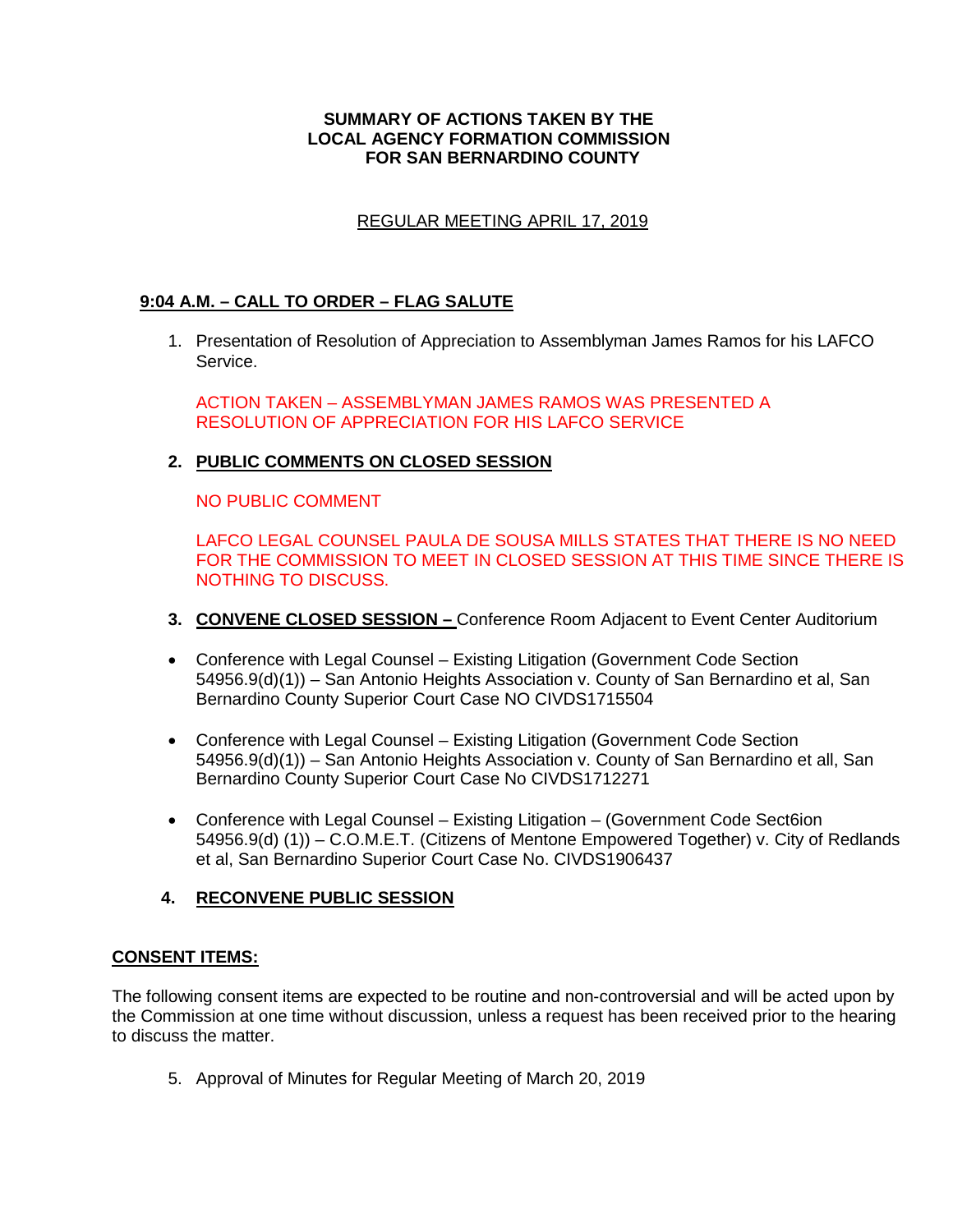- 6. Approval of Executive Officer's Expense Report
- 7. Ratify Payments as Reconciled and Note Cash Receipts for Month of February 2019
- 8. Consent Items Deferred for Discussion

ACTION TAKEN – APPROVAL OF MINUTES AND STAFF'S RECOMMENDATIONS FOR ITEMS 6 AND 7 APPROVED IN THEIR ENTIRETY.

#### **PUBLIC HEARING ITEMS:**

9. Consideration of: (1) CEQA Statutory Exemption for LAFCO SC#438; and (2) LAFCO SC#438- City of San Bernardino Extraterritorial Wastewater Service for Assessor Parcel Numbers (APNs 0164-202-49, 0265-272-04, 0268-031-11 and 0268-211-22)

ACTION TAKEN – STAFF'S RECOMMENDATION APPROVED IN ITS ENTIRETY

10. Consideration of: (1) CEQA Statutory Exemption for LAFCO 3232, and (2) LAFCO 3232- Sphere of Influence Amendment for the City of Adelanto

ACTION TAKEN – STAFF'S RECOMMENDATION APPROVED IN ITS ENTIRETY

11. Third Quarter Financial Review for FY 2018-19

ACTION TAKEN – STAFF'S RECOMMENDATION APPROVED IN ITS ENTIRETY

- 12. Preliminary Budget Review for Fiscal Year 2019-20:
	- a. Proposed Scheduled of Fees, Deposits and Charges for Fiscal Year 2019-20

ACTION TAKEN – STAFF'S RECOMMENDATION APPROVED IN ITS ENTIRETY

b. Proposed Budget for Fiscal Year 2019-20

ACTION TAKEN – STAFF'S RECOMMENDATION APPROVED IN ITS ENTIRETY WITH MODIFICATIONS TO REFLECT THE CHANGES MADE RELATED TO THE ACTION TAKEN ON NET PENSION LIABILITY (ITEM 11).

#### **INFORMATION ITEMS:**

13. Legislative Update Report

NO REPORT PROVIDED

14. Executive Officer's Oral Report

REPORT PROVIDED

15. Commissioner Comments